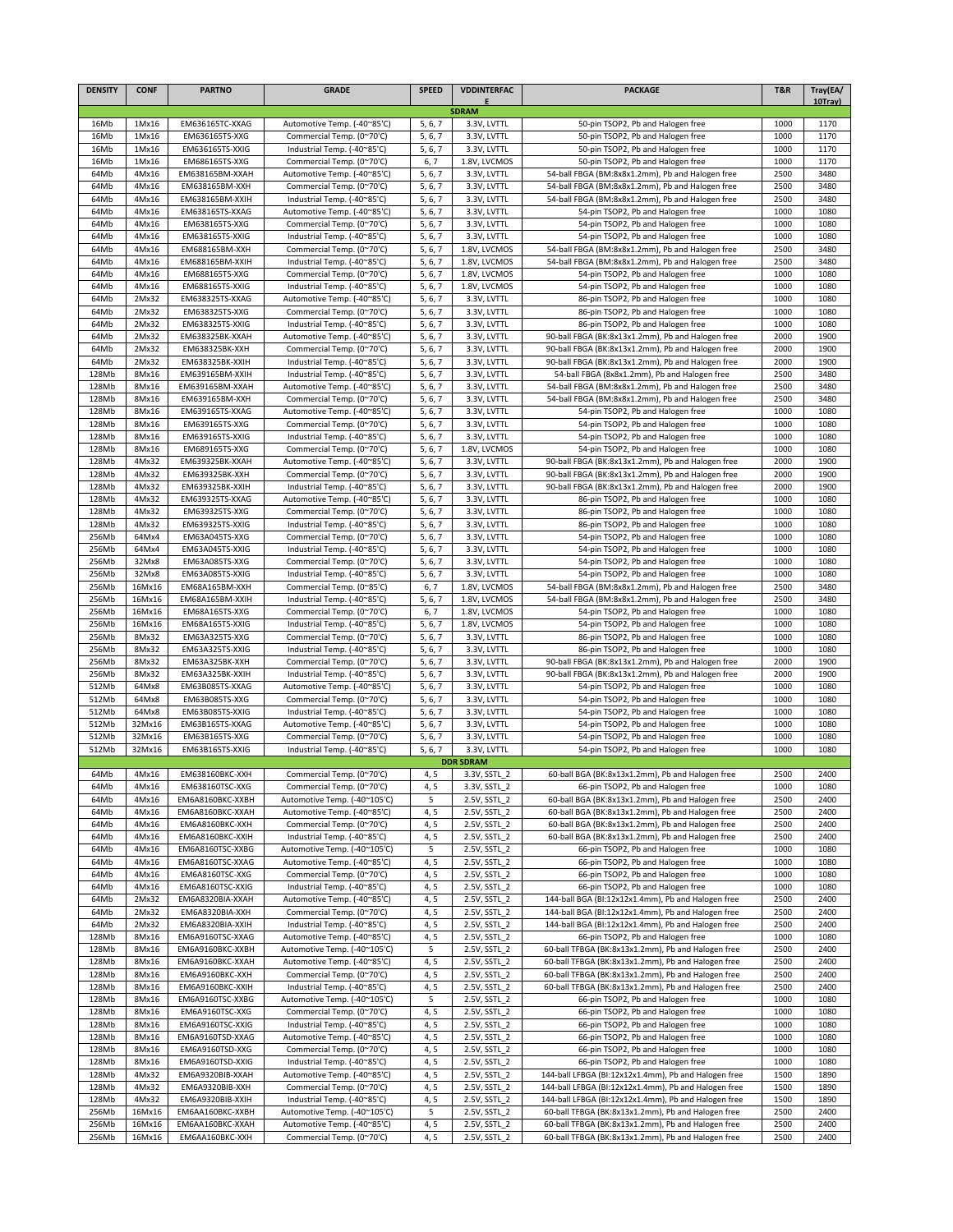| 256Mb | 16Mx16  | EM6AA160BKC-XXIH | Industrial Temp. (-40~85'C)  | 4, 5      | 2.5V, SSTL 2        | 60-ball TFBGA (BK:8x13x1.2mm), Pb and Halogen free   | 2500      | 2400 |
|-------|---------|------------------|------------------------------|-----------|---------------------|------------------------------------------------------|-----------|------|
| 256Mb | 16Mx16  | EM6AA160TSC-XXG  | Commercial Temp. (0~70'C)    | 4, 5      | 2.5V, SSTL 2        | 66-pin TSOP2, Pb and Halogen free                    | 1000      | 1080 |
|       |         |                  |                              |           |                     |                                                      |           |      |
| 256Mb | 16Mx16  | EM6AA160TSC-XXBG | Automotive Temp. (-40~105'C) | 5         | 2.5V, SSTL 2        | 66-pin TSOP2, Pb and Halogen free                    | 1000      | 1080 |
| 256Mb | 16Mx16  | EM6AA160TSC-XXAG | Automotive Temp. (-40~85'C)  | 4, 5      | 2.5V, SSTL_2        | 66-pin TSOP2, Pb and Halogen free                    | 1000      | 1080 |
| 256Mb | 16Mx16  | EM6AA160TSC-XXIG | Industrial Temp. (-40~85'C)  | 4, 5      | 2.5V, SSTL_2        | 66-pin TSOP2, Pb and Halogen free                    | 1000      | 1080 |
|       |         |                  |                              |           |                     |                                                      |           |      |
| 256Mb | 16Mx16  | EM6AA160BKE-XXBH | Automotive Temp. (-40~105'C) | 4, 5      | 2.5V, SSTL 2        | 60-ball FBGA (BK:8x13x1.2mm), Pb and Halogen free    | 2500      | 2400 |
| 256Mb | 16Mx16  | EM6AA160BKE-XXAH | Automotive Temp. (-40~85'C)  | 4, 5      | 2.5V, SSTL 2        | 60-ball FBGA (BK:8x13x1.2mm), Pb and Halogen free    | 2500      | 2400 |
| 256Mb | 16Mx16  | EM6AA160BKE-XXH  | Commercial Temp. (0~70'C)    | 4, 5      | 2.5V, SSTL 2        | 60-ball FBGA (BK:8x13x1.2mm), Pb and Halogen free    | 2500      | 2400 |
|       | 16Mx16  |                  |                              |           |                     | 60-ball FBGA (BK:8x13x1.2mm), Pb and Halogen free    | 2500      |      |
| 256Mb |         | EM6AA160BKE-XXIH | Industrial Temp. (-40~85'C)  | 4, 5      | 2.5V, SSTL 2        |                                                      |           | 2400 |
| 256Mb | 16Mx16  | EM6AA160TSE-XXBG | Automotive Temp. (-40~105'C) | 4, 5      | 2.5V, SSTL 2        | 66-pin TSOP2, Pb and Halogen free                    | 1000      | 1080 |
| 256Mb | 16Mx16  | EM6AA160TSE-XXAG | Automotive Temp. (-40~85'C)  | 4, 5      | 2.5V, SSTL_2        | 66-pin TSOP2, Pb and Halogen free                    | 1000      | 1080 |
| 256Mb | 16Mx16  | EM6AA160TSE-XXG  | Commercial Temp. (0~70'C)    | 4, 5      | 2.5V, SSTL 2        | 66-pin TSOP2, Pb and Halogen free                    | 1000      | 1080 |
|       |         |                  |                              |           |                     |                                                      |           |      |
| 256Mb | 16Mx16  | EM6AA160TSE-XXIG | Industrial Temp. (-40~85'C)  | 4, 5      | 2.5V, SSTL 2        | 66-pin TSOP2, Pb and Halogen free                    | 1000      | 1080 |
| 256Mb | 16Mx16  | EM68A160BKC-XXH  | Commercial Temp. (0~70'C)    | 6         | 1.8V, LVCMOS        | 60-ball TFBGA (BK:8x13x1.2mm), Pb and Halogen free   | 2500      | 2400 |
| 256Mb | 16Mx16  | EM68A160BKC-XXIH | Industrial Temp. (-40~85'C)  | 6         | 1.8V, LVCMOS        | 60-ball TFBGA (BK:8x13x1.2mm), Pb and Halogen free   | 2500      | 2400 |
| 256Mb | 16Mx16  | EM68A160TSC-XXG  | Commercial Temp. (0~70'C)    | 6         | 1.8V, LVCMOS        | 66-pin TSOP2, Pb and Halogen free                    | 1000      | 1080 |
|       |         |                  |                              |           |                     |                                                      |           |      |
| 256Mb | 16Mx16  | EM68A160TSC-XXIG | Industrial Temp. (-40~85'C)  | 6         | 1.8V, LVCMOS        | 66-pin TSOP2, Pb and Halogen free                    | 1000      | 1080 |
| 512Mb | 64Mx8   | EM6AB080WKB-XXAH | Automotive Temp. (-40~85'C)  | 4, 5      | 2.5V, SSTL 2        | 60-ball TFBGA (WK:8x13x1.2mm), Pb and Halogen free   | 2500      | 2400 |
| 512Mb | 64Mx8   | EM6AB080WKB-XXH  | Commercial Temp. (0~70'C)    | 4, 5      | 2.5V, SSTL 2        | 60-ball TFBGA (WK:8x13x1.2mm), Pb and Halogen free   | 2500      | 2400 |
|       |         |                  |                              |           |                     |                                                      |           |      |
| 512Mb | 64Mx8   | EM6AB080WKB-XXIH | Industrial Temp. (-40~85'C)  | 4, 5      | 2.5V, SSTL 2        | 60-ball TFBGA (WK:8x13x1.2mm), Pb and Halogen free   | 2500      | 2400 |
| 512Mb | 64Mx8   | EM6AB080TSB-XXAG | Automotive Temp. (-40~85'C)  | 4, 5      | 2.5V, SSTL 2        | 66-pin TSOP2, Pb and Halogen free                    | 1000      | 1080 |
| 512Mb | 64Mx8   | EM6AB080TSB-XXG  | Commercial Temp. (0~70'C)    | 4, 5      | 2.5V, SSTL_2        | 66-pin TSOP2, Pb and Halogen free                    | 1000      | 1080 |
| 512Mb | 64Mx8   |                  | Industrial Temp. (-40~85'C)  | 4,5       | 2.5V, SSTL 2        | 66-pin TSOP2, Pb and Halogen free                    | 1000      | 1080 |
|       |         | EM6AB080TSB-XXIG |                              |           |                     |                                                      |           |      |
| 512Mb | 32Mx16  | EM6AB160WKE-XXAH | Automotive Temp. (-40~85'C)  | 4, 5      | 2.5V, SSTL 2        | 60-ball TFBGA (WK:8x13x1.2mm), Pb and Halogen free   | 2500      | 2400 |
| 512Mb | 32Mx16  | EM6AB160WKE-XXH  | Commercial Temp. (0~70'C)    | 4, 5      | 2.5V, SSTL 2        | 60-ball TFBGA (WK:8x13x1.2mm), Pb and Halogen free   | 2500      | 2400 |
| 512Mb | 32Mx16  | EM6AB160WKE-XXIH | Industrial Temp. (-40~85'C)  | 4, 5      | 2.5V, SSTL 2        | 60-ball TFBGA (WK:8x13x1.2mm), Pb and Halogen free   | 2500      | 2400 |
|       |         |                  |                              |           |                     |                                                      |           |      |
| 512Mb | 32Mx16  | EM6AB160TSE-XXAG | Automotive Temp. (-40~85'C)  | 4, 5      | 2.5V, SSTL 2        | 66-pin TSOP2, Pb and Halogen free                    | 1000      | 1080 |
| 512Mb | 32Mx16  | EM6AB160TSE-XXG  | Commercial Temp. (0~70'C)    | 4, 5      | 2.5V, SSTL_2        | 66-pin TSOP2, Pb and Halogen free                    | 1000      | 1080 |
| 512Mb | 32Mx16  | EM6AB160TSE-XXIG | Industrial Temp. (-40~85'C)  | 4,5       | 2.5V, SSTL 2        | 66-pin TSOP2, Pb and Halogen free                    | 1000      | 1080 |
|       |         |                  |                              |           |                     |                                                      |           |      |
| 512Mb | 32Mx16  | EM6AB160WKH-XXAH | Automotive Temp. (-40~85'C)  | 4, 5      | 2.5V, SSTL 2        | 60-ball TFBGA (WK:8x13x1.2mm), Pb and Halogen free   | 2500      | 2400 |
| 512Mb | 32Mx16  | EM6AB160WKH-XXH  | Commercial Temp. (0~70'C)    | 4, 5      | 2.5V, SSTL_2        | 60-ball TFBGA (WK:8x13x1.2mm), Pb and Halogen free   | 2500      | 2400 |
| 512Mb | 32Mx16  | EM6AB160WKH-XXIH | Industrial Temp. (-40~85'C)  | 4, 5      | 2.5V, SSTL 2        | 60-ball TFBGA (WK:8x13x1.2mm), Pb and Halogen free   | 2500      | 2400 |
| 512Mb | 32Mx16  | EM6AB160TSH-XXAG | Automotive Temp. (-40~85'C)  | 4, 5      | 2.5V, SSTL_2        | 66-pin TSOP2, Pb and Halogen free                    | 1000      | 1080 |
|       |         |                  |                              |           |                     |                                                      |           |      |
| 512Mb | 32Mx16  | EM6AB160TSH-XXG  | Commercial Temp. (0~70'C)    | 4, 5      | 2.5V, SSTL 2        | 66-pin TSOP2, Pb and Halogen free                    | 1000      | 1080 |
| 512Mb | 32Mx16  | EM6AB160TSH-XXIG | Industrial Temp. (-40~85'C)  | 4, 5      | 2.5V, SSTL 2        | 66-pin TSOP2, Pb and Halogen free                    | 1000      | 1080 |
| 1Gb   | 64Mx16  | EM6AC160TSA-XXAG | Automotive Temp. (-40~85'C)  | 4, 5      | 2.5V, SSTL_2        | 66-pin TSOP2, Pb and Halogen free                    | 1000      | 1080 |
|       |         |                  |                              |           |                     |                                                      |           |      |
| 1Gb   | 64Mx16  | EM6AC160TSA-XXG  | Commercial Temp. (0~70'C)    | 4, 5      | 2.5V, SSTL 2        | 66-pin TSOP2, Pb and Halogen free                    | 1000      | 1080 |
| 1Gb   | 64Mx16  | EM6AC160TSA-XXIG | Industrial Temp. (-40~85'C)  | 4, 5      | 2.5V, SSTL 2        | 66-pin TSOP2, Pb and Halogen free                    | 1000      | 1080 |
|       |         |                  |                              |           | <b>DDR2 SDRAM</b>   |                                                      |           |      |
|       |         |                  |                              |           |                     |                                                      |           |      |
| 128Mb | 8Mx16   | EM68916CBQD-XXAH | Automotive Temp. (-40~95'C)  | 1.8, 2.5, | 1.8V, SSTL_18       | 84-ball FBGA (BQ:8x12.5x1.2mm), Pb and Halogen free  | 2500      | 2090 |
| 128Mb | 8Mx16   | EM68916CBQD-XXH  | Commercial Temp. (0~85'C)    | 1.8, 2.5, | 1.8V, SSTL 18       | 84-ball FBGA (BQ:8x12.5x1.2mm), Pb and Halogen free  | 2500      | 2090 |
| 128Mb | 8Mx16   | EM68916CBQD-XXIH | Industrial Temp. (-40~95'C)  | 1.8, 2.5, | 1.8V, SSTL_18       | 84-ball FBGA (BQ:8x12.5x1.2mm), Pb and Halogen free  | 2500      | 2090 |
| 256Mb | 16Mx16  | EM68A16CBQC-XXBH | Automotive Temp. (-40~105'C) | 1.8, 2.5, | 1.8V, SSTL 18       | 84-ball TFBGA (BQ:8x12.5x1.2mm), Pb and Halogen free | 2500      | 2090 |
|       |         |                  |                              |           |                     |                                                      |           |      |
| 256Mb | 16Mx16  | EM68A16CBQC-XXAH | Automotive Temp. (-40~95'C)  | 1.8, 2.5, | 1.8V, SSTL 18       | 84-ball TFBGA (BQ:8x12.5x1.2mm), Pb and Halogen free | 2500      | 2090 |
| 256Mb | 16Mx16  | EM68A16CBQC-XXH  | Commercial Temp. (0~95'C)    | 1.8, 2.5, | 1.8V, SSTL 18       | 84-ball TFBGA (BQ:8x12.5x1.2mm), Pb and Halogen free | 2500      | 2090 |
| 256Mb | 16Mx16  | EM68A16CBQC-XXIH | Industrial Temp. (-40~95'C)  | 1.8, 2.5, | 1.8V, SSTL 18       | 84-ball TFBGA (BQ:8x12.5x1.2mm), Pb and Halogen free | 2500      | 2090 |
|       | 64Mx8   |                  |                              |           |                     |                                                      |           | 2640 |
| 512Mb |         | EM68B08CWAH-XXH  | Commercial Temp. (0~85'C)    | 1.8, 2.5, | 1.8V, SSTL 18       | 60-ball Window FBGA (WA:8x10x1.2mm), Pb and Haloge   | 2000      |      |
| 512Mb | 64Mx8   | EM68B08CWAH-XXBH | Automotive Temp. (-40~105'C) | 1.8, 2.5, | 1.8V, SSTL 18       | 60-ball Window FBGA (WA:8x10x1.2mm), Pb and haloge   | 2000      | 2640 |
| 512Mb | 64Mx8   | EM68B08CWAH-XXAH | Automotive Temp. (-40~95'C)  | 1.8, 2.5, | 1.8V, SSTL 18       | 60-ball Window FBGA (WA:8x10x1.2mm), Pb and haloge   | 2000      | 2640 |
| 512Mb | 64Mx8   | EM68B08CWAH-XXIH | Industrial Temp. (-40~95'C)  | 1.8, 2.5, | 1.8V, SSTL 18       |                                                      |           |      |
|       |         |                  |                              |           |                     |                                                      |           |      |
|       |         |                  |                              |           |                     | 60-ball Window FBGA (WA:8x10x1.2mm), Pb and haloge   | 2000      | 2640 |
| 512Mb | 32Mx16  | EM68B16CWQH-XXBH | Automotive Temp. (-40~105'C) | 1.8, 2.5, | 1.8V, SSTL_18       | 84-ball Window FBGA (WQ:8x12.5x1.2mm), Pb and halo   | 2500      | 2090 |
| 512Mb | 32Mx16  | EM68B16CWQH-XXAH | Automotive Temp. (-40~95'C)  | 1.8, 2.5, | 1.8V, SSTL_18       | 84-ball Window FBGA (WQ:8x12.5x1.2mm), Pb and Halo   | 2500      | 2090 |
|       |         |                  |                              |           |                     |                                                      |           |      |
| 512Mb | 32Mx16  | EM68B16CWQH-XXH  | Commercial Temp. (0~85'C)    | 1.8, 2.5, | 1.8V, SSTL 18       | 84-ball Window FBGA (WQ:8x12.5x1.2mm), Pb and Halo   | 2500      | 2090 |
| 512Mb | 32Mx16  | EM68B16CWQH-XXIH | Industrial Temp. (-40~95'C)  | 1.8, 2.5, | 1.8V, SSTL 18       | 84-ball Window FBGA (WQ:8x12.5x1.2mm), Pb and Halo   | 2500      | 2090 |
| 512Mb | 32Mx16  | EM68B16CWQK-XXAH | Automotive Temp. (-40~95'C)  | 1.8, 2.5, | 1.8V, SSTL_18       | 84-ball FBGA (WQ:8x12.5x1.2mm), Pb and Halogen free  | 2500      | 2090 |
| 512Mb | 32Mx16  | EM68B16CWQK-XXH  | Commercial Temp. (0~85'C)    | 1.8, 2.5, | 1.8V, SSTL 18       | 84-ball FBGA (WQ:8x12.5x1.2mm), Pb and Halogen free  | 2500      | 2090 |
|       |         |                  |                              |           |                     |                                                      |           |      |
| 512Mb | 32Mx16  | EM68B16CWQK-XXIH | Industrial Temp. (-40~95'C)  | 1.8, 2.5, | 1.8V, SSTL 18       | 84-ball FBGA (WQ:8x12.5x1.2mm), Pb and Halogen free  | 2500      | 2090 |
| 1Gb   | 128Mx8  | EM68C08CWAG-XXBH | Automotive Temp. (-40~105'C) | 1.8, 2.5, | 1.8V, SSTL_18       | 60-ball FBGA (WA: 8x10x1.2mm), Pb and Halogen free   | 2000      | 3000 |
| 1Gb   | 128Mx8  | EM68C08CWAG-XXAH | Automotive Temp. (-40~95'C)  | 1.8, 2.5, | 1.8V, SSTL_18       | 60-ball FBGA (WA: 8x10x1.2mm), Pb and Halogen free   | 2000      | 3000 |
| 1Gb   | 128Mx8  | EM68C08CWAG-XXH  | Commercial Temp. (0~85'C)    | 1.8, 2.5, | 1.8V, SSTL_18       | 60-ball FBGA (WA: 8x10x1.2mm), Pb and Halogen free   | 2000      | 3000 |
|       |         |                  |                              |           |                     |                                                      |           |      |
| 1Gb   | 128Mx8  | EM68C08CWAG-XXIH | Industrial Temp. (-40~95'C)  | 1.8, 2.5, | 1.8V, SSTL_18       | 60-ball FBGA (WA: 8x10x1.2mm), Pb and Halogen free   | 2000      | 3000 |
| 1Gb   | 64Mx16  | EM68C16CWQG-XXBH | Automotive Temp. (-40~105'C) | 2.5, 3    | 1.8V, SSTL 18       | 84-ball Window FBGA (WQ:8x12.5x1.2mm), Pb and Halo   | 2500      | 2090 |
| 1Gb   | 64Mx16  | EM68C16CWQG-XXAH | Automotive Temp. (-40~95'C)  | 1.8, 2.5, | 1.8V, SSTL_18       | 84-ball Window FBGA (WQ:8x12.5x1.2mm), Pb and Halo   | 2500      | 2090 |
|       |         |                  |                              |           |                     |                                                      |           |      |
| 1Gb   | 64Mx16  | EM68C16CWQG-XXH  | Commercial Temp. (0~85'C)    | 1.8, 2.5, | 1.8V, SSTL_18       | 84-ball Window FBGA (WQ:8x12.5x1.2mm), Pb and Halo   | 2500      | 2090 |
| 1Gb   | 64Mx16  | EM68C16CWQG-XXIH | Industrial Temp. (-40~95'C)  | 1.8, 2.5, | 1.8V, SSTL_18       | 84-ball Window FBGA (WQ:8x12.5x1.2mm), Pb and Halo   | 2500      | 2090 |
| 2Gb   | 128Mx16 | EM68D16CBQC-XXBH | Automotive Temp. (-40~105'C) | 1.8, 2.5, | 1.8V, SSTL 18       | 84-ball FBGA (BQ:8x12.5x1.2mm), Pb and Halogen free  | 2500      | 2090 |
| 2Gb   | 128Mx16 | EM68D16CBQC-XXAH | Automotive Temp. (-40~95'C)  |           |                     | 84-ball FBGA (BQ:8x12.5x1.2mm), Pb and Halogen free  | 2500      | 2090 |
|       |         |                  |                              | 1.8, 2.5, | 1.8V, SSTL_18       |                                                      |           |      |
| 2Gb   | 128Mx16 | EM68D16CBQC-XXH  | Commercial Temp. (0~85'C)    | 1.8, 2.5, | 1.8V, SSTL_18       | 84-ball FBGA (BQ:8x12.5x1.2mm), Pb and Halogen free  | 2500      | 2090 |
| 2Gb   | 128Mx16 | EM68D16CBQC-XXIH | Industrial Temp. (-40~95'C)  | 1.8, 2.5, | 1.8V, SSTL_18       | 84-ball FBGA (BQ:8x12.5x1.2mm), Pb and Halogen free  | 2500      | 2090 |
|       |         |                  |                              |           | <b>LPDDR2 SDRAM</b> |                                                      |           |      |
|       |         |                  |                              |           |                     |                                                      |           |      |
| 256Mb | 8Mx32   | EM6KA32HVAFA-XXH | Commercial Temp. (-25~85'C)  | 1.8, 2.5, | <b>HSUL_12</b>      | 134-ball FBGA (VAF:10x11.5x1.0mm), Pb and Halogen Fr | NA        | 1710 |
| 256Mb | 8Mx32   | EM6KA32HVIA-XXH  | Commercial Temp. (-25~85'C)  | 1.8, 2.5, | HSUL 12             | 168-ball FBGA (VI:12x12x0.9mm), Pb and Halogen Free  | <b>NA</b> | 1680 |
|       |         |                  |                              |           | <b>DDR3 SDRAM</b>   |                                                      |           |      |
| 512Mb | 64Mx8   | EM6GB08EWUA-XXBH | Automotive Temp. (-40~105'C) | 10, 12, 1 | 1.5V                | 78-ball FBGA (WU:8x10.5x1.0mm), Pb and Halogen free  | 2500      | 2420 |
|       |         |                  |                              |           |                     |                                                      |           |      |
| 512Mb | 64Mx8   | EM6GB08EWUA-XXAH | Automotive Temp. (-40~95'C)  | 10, 12, 1 | 1.5V                | 78-ball FBGA (WU:8x10.5x1.0mm), Pb and Halogen free  | 2500      | 2420 |
| 512Mb | 64Mx8   | EM6GB08EWUA-XXH  | Commercial Temp. (0~95'C)    | 10, 12, 1 | 1.5V                | 78-ball FBGA (WU:8x10.5x1.0mm), Pb and Halogen free  | 2500      | 2420 |
| 512Mb | 64Mx8   | EM6GB08EWUA-XXIH | Industrial Temp. (-40~95'C)  | 10, 12, 1 | 1.5V                | 78-ball FBGA (WU:8x10.5x1.0mm), Pb and Halogen free  | 2500      | 2420 |
|       |         |                  |                              |           |                     |                                                      |           |      |
| 512Mb | 32Mx16  | EM6GB16EWKA-XXBH | Automotive Temp. (-40~105'C) | 10, 12, 1 | 1.5V                | 96-ball FBGA (WK:8x13x1.0mm), Pb and Halogen free    | 1500      | 2090 |
| 512Mb | 32Mx16  | EM6GB16EWKA-XXAH | Automotive Temp. (-40~95'C)  | 10, 12, 1 | 1.5V                | 96-ball FBGA (WK:8x13x1.0mm), Pb and Halogen free    | 1500      | 2090 |
| 512Mb | 32Mx16  | EM6GB16EWKA-XXIH | Industrial Temp. (-40~95'C)  | 10, 12, 1 | 1.5V                | 96-ball FBGA (WK:8x13x1.0mm), Pb and Halogen free    | 1500      | 2090 |
| 512Mb | 32Mx16  |                  |                              |           | 1.35V               |                                                      | 1500      | 2090 |
|       |         | EM6HB16EWKA-XXAH | Automotive Temp. (-40~95'C)  | 12, 15    |                     | 96-ball FBGA (WK:8x13x1.0mm), Pb and Halogen free    |           |      |
| 512Mb | 32Mx16  | EM6HB16EWKA-XXH  | Commercial Temp. (0~95'C)    | 12, 15    | 1.35V               | 96-ball FBGA (WK:8x13x1.0mm), Pb and Halogen free    | 1500      | 2090 |
| 512Mb | 32Mx16  | EM6HB16EWKA-XXIH | Industrial Temp. (-40~95'C)  | 12, 15    | 1.35V               | 96-ball FBGA (WK:8x13x1.0mm), Pb and Halogen free    | 1500      | 2090 |
| 1Gb   | 128Mx8  | EM6GC08EWUG-XXAH | Automotive Temp. (-40~95'C)  | 10, 12, 1 | 1.5V                | 78-ball Window FBGA (WU:8x10.5x1.0mm), Pb and Halo   | 2500      | 2420 |
| 1Gb   | 128Mx8  | EM6GC08EWUG-XXH  | Commercial Temp. (0~95'C)    | 10, 12, 1 | $1.5V$              | 78-ball Window FBGA (WU:8x10.5x1.0mm), Pb and Halo   | 2500      | 2420 |